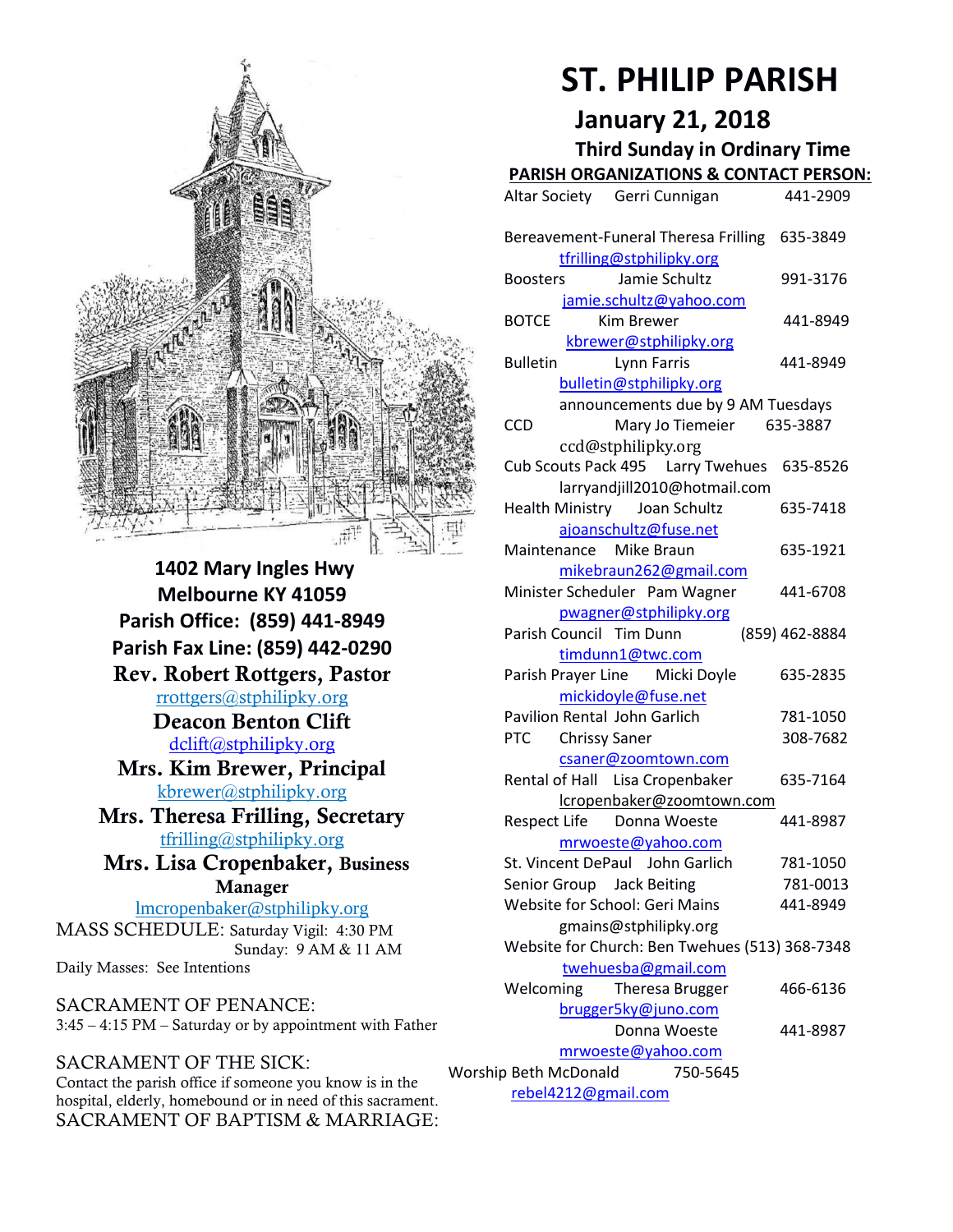# **MASS INTENTIONS:**

#### **Saturday, January 20**

4:30 PM Elsie (Walter) Arkenau

#### **Sunday, January 21**

9:00 AM Ryan Greenwell 11:00 AM Jim Burkhardt

# **Tuesday, January 23**

7:00 PM Robert Klein

**Wednesday, January 24 (time change)** 11:30 AM Louis Vogel

**Friday, January 26 (time change)** 11:30 AM Living & Deceased of St. Philip Parish

#### **Saturday, January 27**

4:30 PM Kate Geiger 6:00 PM Len Kopowski

#### **Sunday, January 28**

9:00 AM Jack Fessler 11:00 AM Cletus & Donna Sue Reinert

# **STEWARDSHIP**

Collection from January  $7^{th}$ : \$5,567.00 Utility: \$1,285.00 Endowment: \$105.00 Norbert Frilling Fund: \$540.00 Christmas: \$240.00 First offering: \$30.00 THANK YOU FOR YOUR GENEROSITY!

#### *OTHERS FIRST – JANUARY, 2018:*

STILLTIME! Please help us fill the shelves at St. Bernard's Food Pantry. Needed items are peanut butter, cereal, soup, pasta and sauce, paper towels, Ziploc gallon bags and personal hygiene items. Please be on the lookout for sales to stock up! Donations can be placed in the large wicker chest in our side vestibule. Thank you!

#### **ST. VINCENT DePAUL MEMBERS:**

Our January meeting will be Thursday, the  $25<sup>th</sup>$  at 7:00 p.m. in the school library. If the weather is bad, please double-check with John or Judy (441.1050) to confirm. We will be reporting on our Christmas donations and clients.

#### **VIRTUS REMINDER:**

The January bulletin has been posted on January  $7<sup>th</sup>$ and will be due on February 6<sup>th</sup>. Thank you for keeping your account current.

# **SUNDAY (FUNDAY) FEBRUARY 4 th – NOON – PARISH CENTER CLEAN-UP:**

We could sure use your help! This is a multiorganization clean up day! All parishioners and school families are asked to join us. We will wipe down walls, bleachers, sweep floors, just general "spring cleaning" to get the parish center ready for the stagette and basketball tournament. The more help we have, the quicker we can get all the work finished. Thank you!

# **ST. PHILIP LADIES STAGETTE/SOCIAL:**

Our stagette will be Sunday, February 11<sup>th</sup> from  $2:00 -$ 6:00 p.m. The doors open at 1:00 p.m. \$20.00 prepaid tickets only. For reservations, please call Theresa [\(859-466-6136\)](tel:(859)%20466-6136). We will have bingo/raffles/great prizes and a homemade dinner and desserts.

#### **STAGETTE DONATIONS NEEDED:**

Items are needed for the combination table. The PTC has requested only NEW items. The suggested items are gift cards – any amount – small appliances – candles – lotions – bath, beach & dish towels – kitchen items – blankets. No donation is too small as they group items together to make a prize worth at least \$20. If you have any questions, please call Jill Twehues (635.8526).

# **BRAGGING RIGHTS!**

Back in December, seventy five  $8<sup>th</sup>$  grade students took the placement tests at BBHS. Seven merit scholarships were given based on the top scores. The results were recently announced and …… drum roll, please……. St. Philip's School took home three of the 7 scholarships! Just another positive aspect of a great education here at St. Philip's! Here are the winners: 1st place - Tyler Twehues \$3000 scholarship 4th place - Kaleb Lukes \$2000 scholarship 5th place - David Govan \$1500 scholarship And the good news doesn't end there. Three more \$500 scholarships were awarded by a special drawing and one of those was awarded to Rylee Schultz! Congratulations to our students and teachers! We are so very proud of you!

#### **BBHS NEWS:**

**19th ANNUAL JACK & PAT McGARR MEMORIAL** 

**EUCHRE TOURNAMENT:** Saturday, February 3<sup>rd</sup>, will be the date for the euchre tournament in Hegenauer Hall. The \$25 entry fee includes food and soft drinks. Beer is available for purchase. The optional "Skins Game" is an additional \$10 per person. Doors open at 5:30 p.m. and all players must check in at door by 6:15 p.m. For questions and reservations please contact Kathy Schwartz (859-466-7087 or email [jackmcgarreuchre@gmail.com\)](mailto:jackmcgarreuchre@gmail.com).

#### **SYMPATHY NOTE:**

St. Philip's extends our deepest sympathy to Cathy and Barry Henry. Cathy's mom, Anna Rose Schutzman,  $\sum_{i=1}^{\infty}$   $\sum_{i=1}^{\infty}$  and  $\sum_{i=1}^{\infty}$  of  $\sum_{i=1}^{\infty}$ . Please keep the family in your prayers. *Rest in peace, Mrs. Schutzman.*